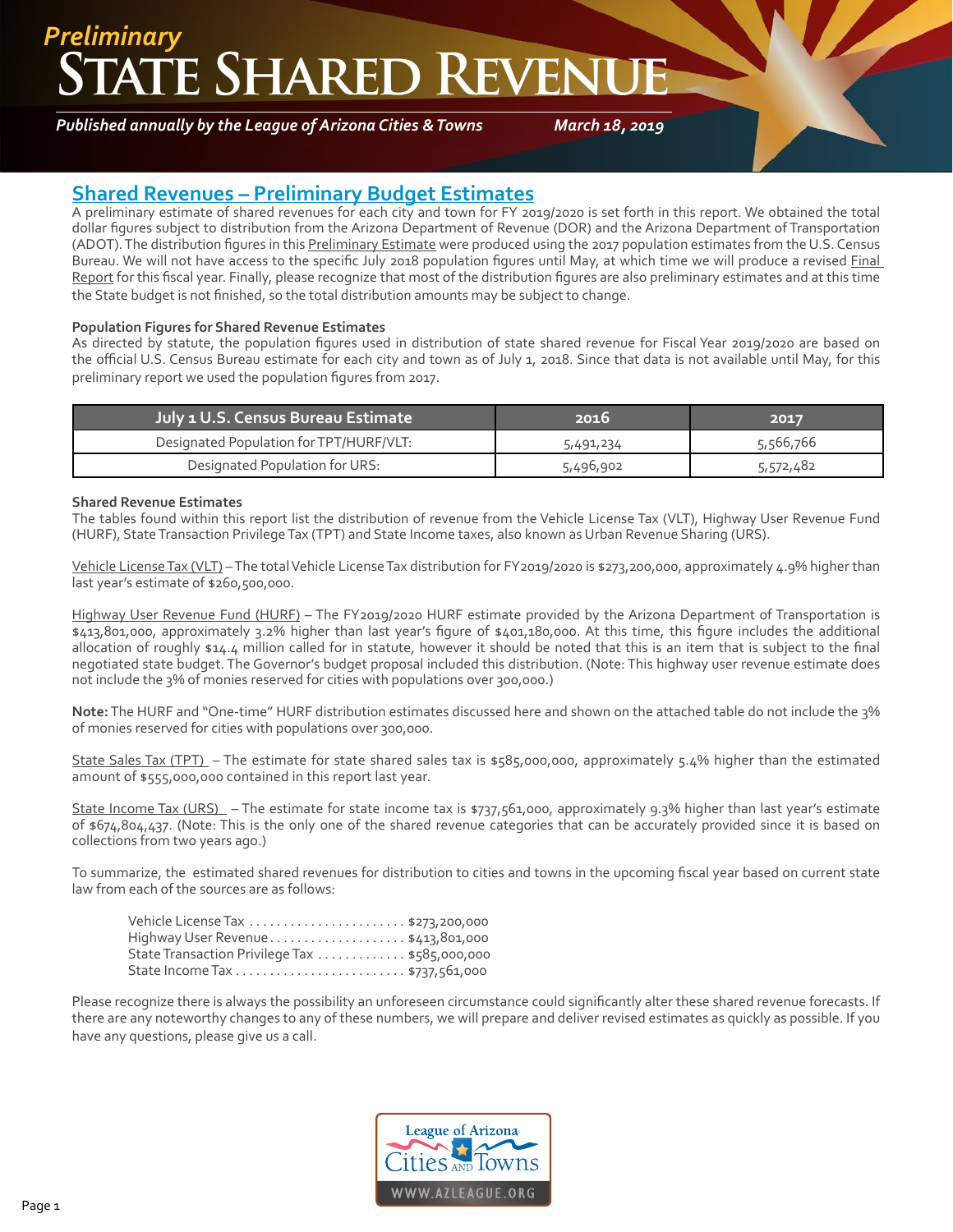# **State Shared Revenue** *Preliminary*

*Published annually by the League of Arizona Cities & Towns*

*March 18, 2019*

| <b>CITY/TOWN</b>        | <b>2017 Population</b> | <b>VLT</b>  | <b>HURF</b> | <b>SALES TAX</b> | <b>INCOME TAX</b> |
|-------------------------|------------------------|-------------|-------------|------------------|-------------------|
| <b>APACHE JUNCTION</b>  | 40,538                 | \$2,578,939 | \$3,194,285 | \$4,260,055      | \$5,365,517       |
| <b>AVONDALE</b>         | 84,025                 | 3,836,710   | 5,696,036   | 8,830,015        | 11,121,357        |
| <b>BENSON</b>           | 4,837                  | 282,809     | 411,271     | 508,310          | 640,214           |
| <b>BISBEE</b>           | 5,192                  | 303,565     | 441,455     | 545,617          | 687,201           |
| <b>BUCKEYE</b>          | 68,453                 | 3,125,669   | 4,640,414   | 7,193,585        | 9,060,283         |
| <b>BULLHEAD CITY</b>    | 40,252                 | 2,799,862   | 4,039,408   | 4,230,000        | 5,327,663         |
| <b>CAMP VERDE</b>       | 11,201                 | 825,298     | 966,202     | 1,177,090        | 1,482,539         |
| <b>CAREFREE</b>         | 3,783                  | 172,738     | 256,449     | 397,548          | 500,709           |
| <b>CASA GRANDE</b>      | 55,477                 | 3,529,325   | 4,371,438   | 5,829,964        | 7,342,809         |
| <b>CAVE CREEK</b>       | 5,622                  | 256,709     | 381,114     | 590,804          | 744,115           |
| <b>CHANDLER</b>         | 253,458                | 11,573,281  | 17,181,862  | 26,635,380       | 33,547,122        |
| <b>CHINO VALLEY</b>     | 11,705                 | 862,433     | 1,009,677   | 1,230,054        | 1,549,247         |
| CLARKDALE               | 4,330                  | 319,038     | 373,507     | 455,031          | 573,109           |
| <b>CLIFTON</b>          | 3,680                  | 363,176     | 442,461     | 386,724          | 487,076           |
| <b>COLORADO CITY</b>    | 4,837                  | 336,454     | 485,407     | 508,310          | 640,214           |
| <b>COOLIDGE</b>         | 12,698                 | 807,819     | 1,000,568   | 1,334,407        | 1,680,678         |
| <b>COTTONWOOD</b>       | 12,023                 | 885,863     | 1,037,108   | 1,263,472        | 1,591,337         |
| DEWEY-HUMBOLDT          | 4,064                  | 299,438     | 350,562     | 427,077          | 537,902           |
| <b>DOUGLAS</b>          | 16,165                 | 945,134     | 1,374,444   | 1,698,747        | 2,139,563         |
| <b>DUNCAN</b>           | 788                    | 77,767      | 94,744      | 82,809           | 198,537           |
| <b>EAGAR</b>            | 4,881                  | 357,616     | 1,118,399   | 512,934          | 646,038           |
| <b>EL MIRAGE</b>        | 35,216                 | 1,608,017   | 2,387,285   | 3,700,777        | 4,661,109         |
| <b>ELOY</b>             | 19,168                 | 1,219,426   | 1,510,387   | 2,014,326        | 2,537,033         |
| <b>FLAGSTAFF</b>        | 71,975                 | 3,820,938   | 8,617,484   | 7,563,705        | 9,526,447         |
| <b>FLORENCE</b>         | 26,074                 | 1,658,771   | 2,054,561   | 2,740,063        | 3,451,095         |
| <b>FOUNTAIN HILLS</b>   | 24,583                 | 1,122,497   | 1,666,476   | 2,583,377        | 3,253,750         |
| <b>FREDONIA</b>         | 1,304                  | 69,225      | 156,126     | 137,035          | 198,537           |
| <b>GILA BEND</b>        | 2,069                  | 94,474      | 140,257     | 217,427          | 273,848           |
| <b>GILBERT</b>          | 242,354                | 11,066,255  | 16,429,124  | 25,468,484       | 32,077,422        |
| <b>GLENDALE</b>         | 246,709                | 11,265,111  | 16,724,349  | 25,926,142       | 32,653,840        |
| <b>GLOBE</b>            | 7,356                  | 554,732     | 837,715     | 773,027          | 973,623           |
| <b>GOODYEAR</b>         | 79,858                 | 3,646,439   | 5,413,556   | 8,392,113        | 10,569,823        |
| <b>GUADALUPE</b>        | 6,525                  | 297,942     | 442,328     | 685,699          | 863,634           |
| <b>HAYDEN</b>           | 631                    | 47,585      | 71,859      | 66,310           | 198,537           |
| <b>HOLBROOK</b>         | 5,049                  | 362,575     | 752,617     | 530,589          | 668,274           |
| <b>HUACHUCA CITY</b>    | 1,729                  | 101,091     | 147,010     | 181,697          | 228,846           |
| <b>JEROME</b>           | 455                    | 33,525      | 39,248      | 47,815           | 198,537           |
| <b>KEARNY</b>           | 2,095                  | 133,279     | 165,080     | 220,159          | 277,289           |
| KINGMAN                 | 29,472                 | 2,050,023   | 2,957,603   | 3,097,152        | 3,900,847         |
| <b>LAKE HAVASU CITY</b> | 54,411                 | 3,784,738   | 5,460,306   | 5,717,940        | 7,201,716         |
| LITCHFIELD PARK         | 6,009                  | 274,380     | 407,349     | 631,473          | 795,338           |
| <b>MAMMOTH</b>          | 1,611                  | 102,488     | 126,942     | 169,297          | 213,228           |
| MARANA                  | 44,792                 | 2,204,473   | 3,640,329   | 4,707,099        | 5,928,567         |
| <b>MARICOPA</b>         | 48,007                 | 3,054,100   | 3,782,822   | 5,044,957        | 6,354,097         |
| MESA                    | 496,401                | 22,666,431  | 33,650,914  | 52,165,761       | 65,702,503        |
| MIAMI                   | 1,771                  | 133,555     | 201,685     | 186,111          | 234,406           |